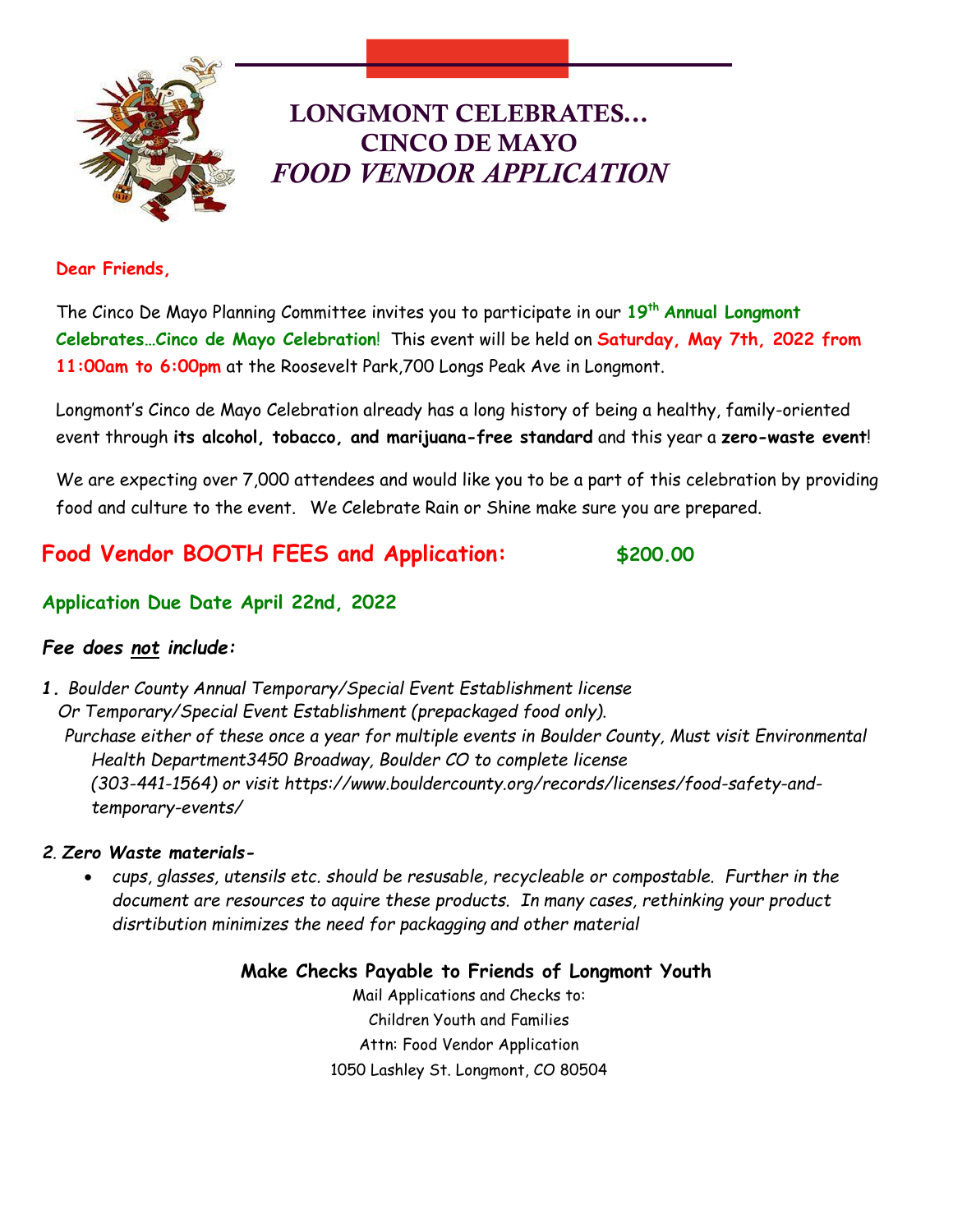## LONGMONT CELEBRATES...CINCO DE MAYO FOOD VENDORS APPLICATION

## For Application Assistance Contact Marta Valenzuela Moreno 303-684-6746 or Mary Vigil 720-343-0772

Longmont CO, 80501

### Para asistencia en español contactese con Marta Valenzuela Moreno 303-684-6746 o Mary Vigil 720-343-0772

Booth and Health Department Applications due April 15th

Food vendors please fill out this Cinco De Mayo event application and a Health Department application and mail before April 22, 2022. Space is limited; if applications are not completed by deadline you will not be allowed to participate in the event.

#### **Cinco De Mayo Application and Participation Agreement:**

|                | Food Vendor Checklist before submitting application and all documents are attached:                                                                                                                                                                                                                                                                                                                                                       |                             |                              |
|----------------|-------------------------------------------------------------------------------------------------------------------------------------------------------------------------------------------------------------------------------------------------------------------------------------------------------------------------------------------------------------------------------------------------------------------------------------------|-----------------------------|------------------------------|
| 1.<br>2.       | Have a Boulder County Temporary Retail food establishment license; copy of license is attached<br>If No I will go to Boulder County Environmental Health located at 3450 Broadway, Boulder Co 80304 (303-441-<br>1564) before April 15 <sup>th</sup> , and get my Temporary Retail Food Establishment License<br>$\square$ Yes<br>a. My organization is Nonprofit and the Nonprofit Certificate is attached<br>$\Box$ Yes<br>$\square$ No | ⊟No                         | $\Box$ Yes $\Box$ No         |
| 3.             | (Nonprofits do not need BC Temporary Food License but do need Commissary Agreement)<br>Have completed the Longmont Celebrates Cinco De Mayo Application including the Zero-waste and Participation<br>Agreement                                                                                                                                                                                                                           | $\square$ Yes               | $\square$ No                 |
| 4.<br>5.<br>6. | Commissary agreement with a licensed facility (page 7 of Temporary Event Food Vendor App.)<br>Completed Colorado sales tax license (not applicable for nonprofit)<br>Completed City of Longmont Sales tax license \$25 (not applicable for nonprofit)                                                                                                                                                                                     | $\square$ Yes<br>$\Box$ Yes | $\square$ No<br>$\square$ No |
|                | $\square$ No<br>$\square$ Yes                                                                                                                                                                                                                                                                                                                                                                                                             |                             |                              |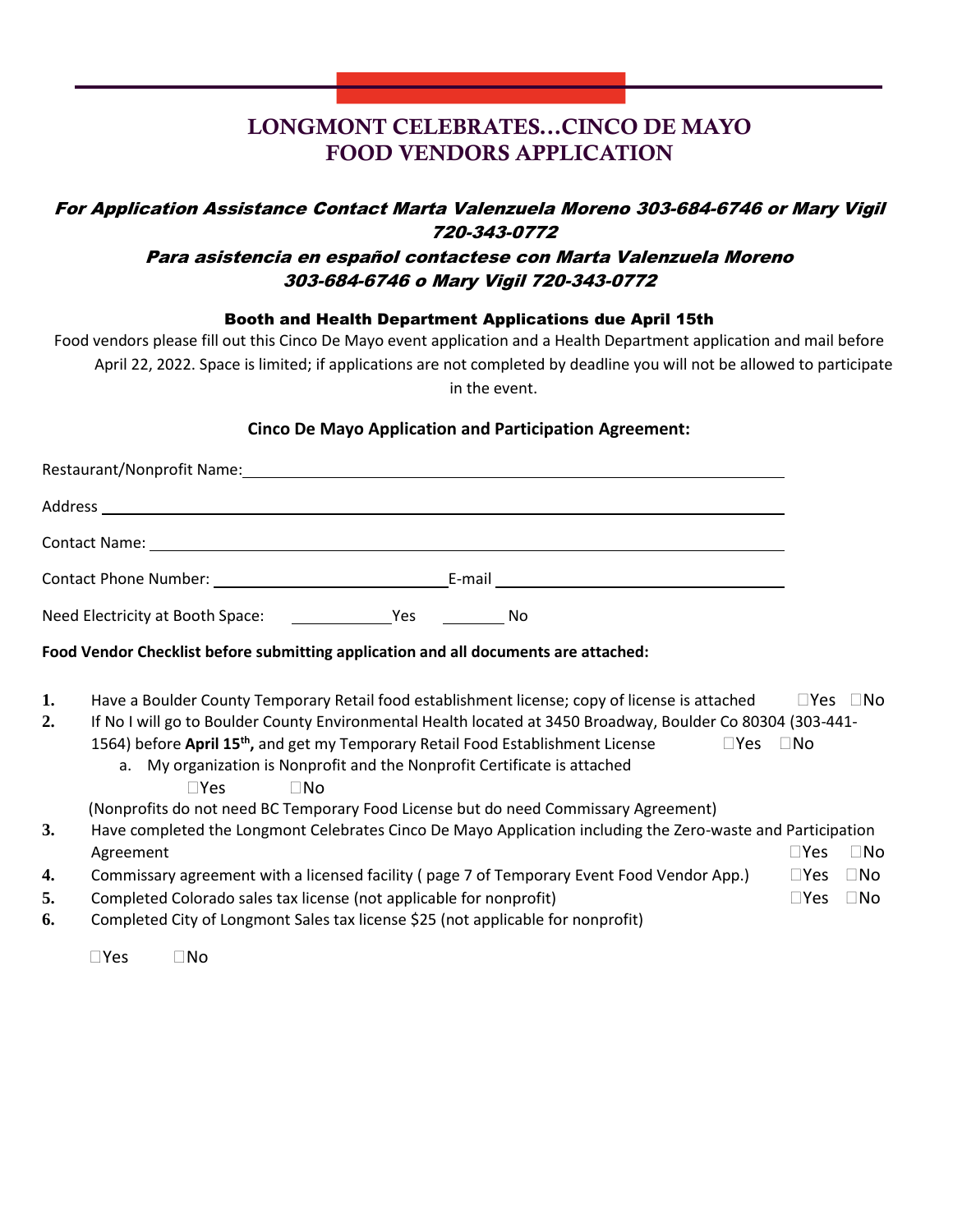#### After completing the first page of this document, please email it to

#### Marta [martaburris1@gmail.com](mailto:martaburris1@gmail.com) no later tan April 15, 2022.

#### DearVendor/Participant,

Longmont's Cinco de Mayo is a Zero Waste Event! As a vendor, you are key to the success of our Zero Waste effort. Our goal is to eliminate waste by reducing packaging, reusing, recycling, and composting as much as possible.

#### **As a vendor participating in Longmont's Cinco de Mayo, you agree to the requirements below:**

- **Use reusable materials for food and other distribution needs at this event**
- **AND/OR**
- **Use recyclable materials**
- **AND/OR**
- **Use Compostable materials (BPI Certified compostable only)**
- **Haul away your back-of-house wastes and dispose of at your place of business**

*\*Please inquire directly with Cinco De Mayo staff prior or at the beginning of the event if you require assistance with your back-of-house waste. At its sole discretion, Cinco de Mayo staff may accept pre-sorted back-of-house recyclables (eg. broken down cardboard boxes), compostables, and trash.*

List all items distributed and the materials associated. Include Manufacturer and Product number.

| Item                                 | <b>Product Manufacturer</b>   | <b>Product Details (description, product #)</b>           |
|--------------------------------------|-------------------------------|-----------------------------------------------------------|
| example:<br>Sandwich                 | Eco-Products, Vegware, Genpak | 8 inch Square Sugarcane Plate, BPI compostable, product # |
| Plates,<br>example:<br>cups utensils | Eco products                  | Cold and hot cups, compostable forks, paper plates        |
|                                      |                               |                                                           |
|                                      |                               |                                                           |
|                                      |                               |                                                           |
|                                      |                               |                                                           |
|                                      |                               |                                                           |

| <b>Business Name:</b> | <b>Contact Name:</b> |
|-----------------------|----------------------|
| Phone:                | Email:               |
| Signature:            | Date:                |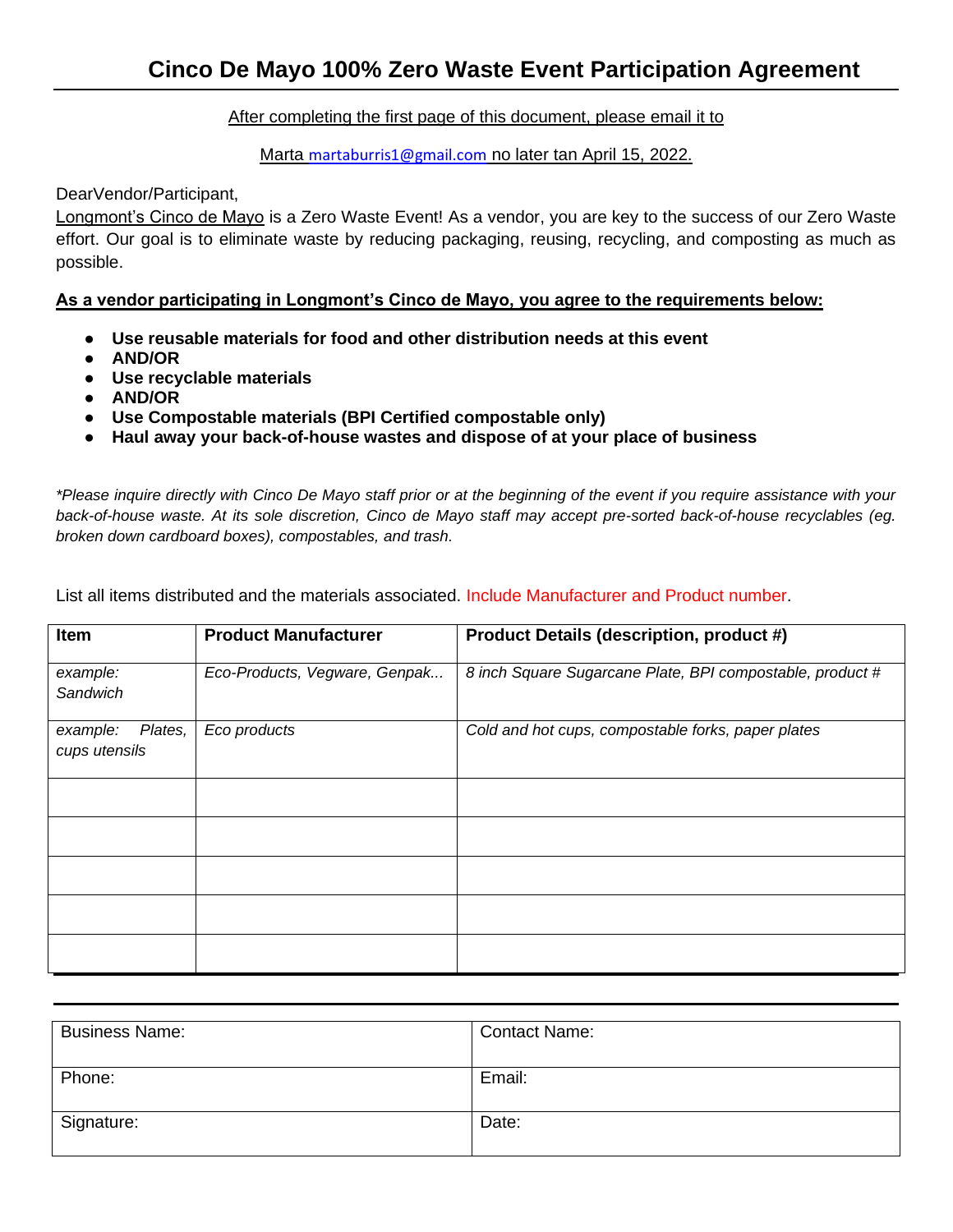## **Zero Waste Products Purchasing Guidelines and Purchasing Information**

**Retailers: [eTundra](https://www.etundra.com/)**, **[Webstaurant](https://www.webstaurantstore.com/)**, **[Green Paper Products](https://greenpaperproducts.com/)**.

| <b>Manufacturers</b>   | <b>Compliant Zero Waste Products</b>                                                                                                       |
|------------------------|--------------------------------------------------------------------------------------------------------------------------------------------|
| <b>EcoProducts</b>     | Have both compostable and recyclable<br>products- Longmont does not accept plastic<br>cups and glassware and utensils on the<br>recycling. |
| <b>Vegware</b>         | <b>All products</b>                                                                                                                        |
| <b>World Centric</b>   | <b>All products</b>                                                                                                                        |
| <b>Karat Cup</b>       | <b>Karat Earth collection only</b>                                                                                                         |
| <b>Chinet</b>          | <b>Classic White collection only</b>                                                                                                       |
| <b>Handy Wacks</b>     | <b>BPI certified products only</b>                                                                                                         |
| <b>Fabri-Kal</b>       | <b>Greenware collection only</b>                                                                                                           |
| <b>AMGRAPH</b>         | <b>EcoChoice only</b>                                                                                                                      |
| <b>Genpak</b>          | <b>Harvest Fiber &amp; Harvest Paper only</b>                                                                                              |
| <b>Nashville Wraps</b> | <b>Biodegradable Cellophane Bags only</b>                                                                                                  |
| <b>If You Care</b>     | <b>Certified Compostable products only</b>                                                                                                 |

### **Helpful Guidelines:**

- **Compostable:** 
	- What is compostable:
		- Organic matter: food, plants, liquids
		- Paper, greasy pizza boxes, BPI certified plates, cups, glasses, and utensils
	- Only BPI certified products can be used
		- BPI certified: Products that are Certified Compostable by the Biodegradable Products Institute and will biodegrade in a managed compost facility.